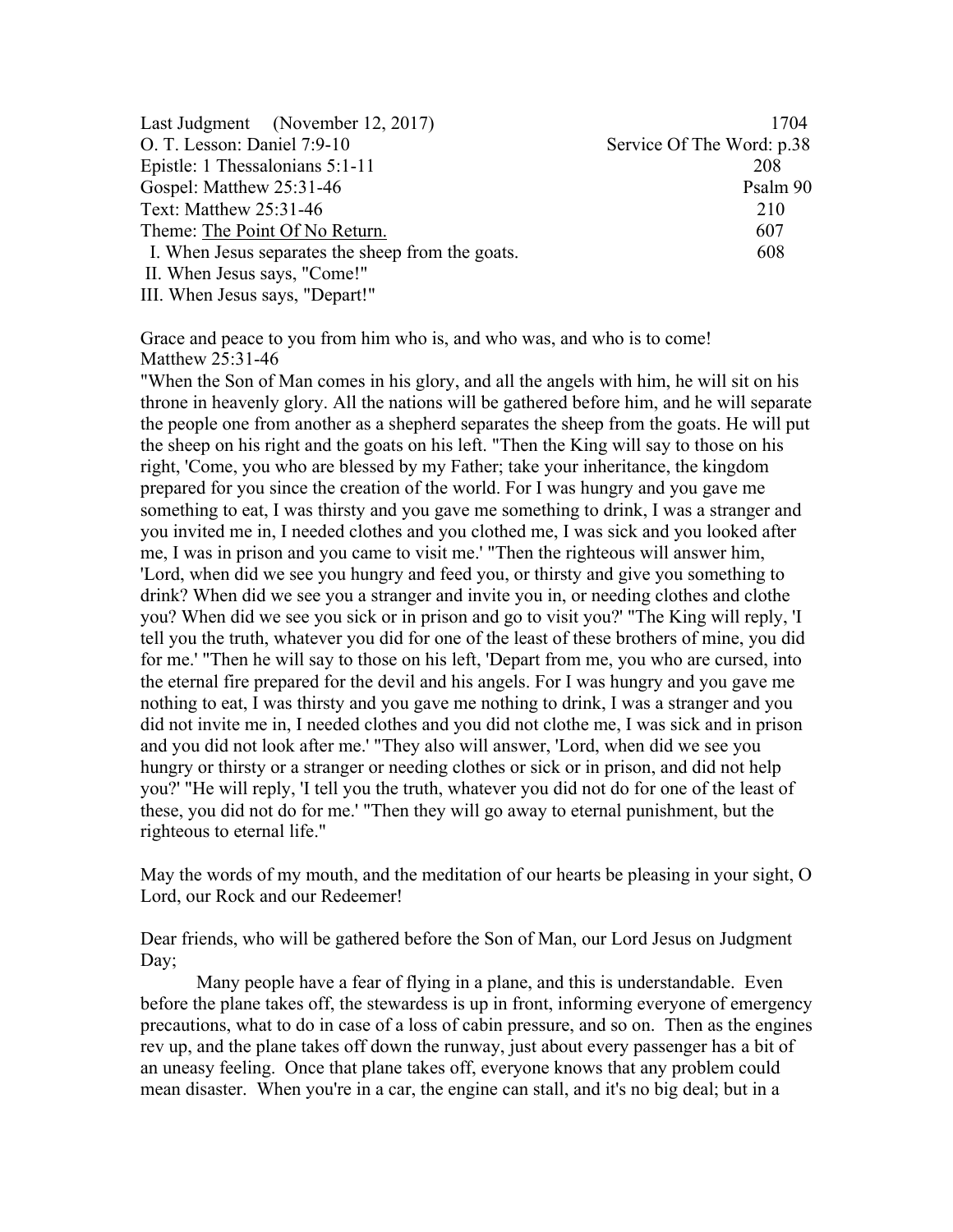plane, it's another story. In a car, you can run out of fuel, and get frustrated because you have to walk for a couple miles. But when you run out of fuel in a plane, as you go down, you're not thinking about how far it is to the next station!

When pilots fly across an ocean, then especially, they watch that fuel gauge closely. They are very much aware of the point of no return, when that fuel gauge dips below the halfway mark. From then on, they know that they cannot turn around and go back. From that point on, it's an either-or situation; either they make it to their destination, or they crash. There's no in-between.

This morning we hear about another point of no return, the one on Judgment Day. On that day there will be no going back, no second chance. It will be an either/or situation; either you will be among the sheep, or the goats; either Jesus will say to you "Come!" or "Depart!" This is the absolute and final point of no return.

"Of that day or hour knows no man." We don't know when Judgment Day will come, but it could be any time. Suddenly the Son of Man will come; Jesus, who is true man as well as God. He will come for the second time, but he will not come as he came before, not as a lowly baby, lying in a manger, with a few shepherds looking on. This time he will come with all the glory of God, glory that we cannot even begin to comprehend. The angel hosts will accompany him, and he will sit on his heavenly throne as judge of all. This time everyone will see him. People will not say, "Let's go to Bethlehem and see this thing that has happened." People will not follow a star and ask, "Where is he that is born King of the Jews?" Everyone will be gathered before him; you, I, and every person who has ever lived.

"When the Son of Man comes in his glory, and all the angels with him, he will sit on his throne in heavenly glory. All the nations will be gathered before him, and he will separate the people one from another as a shepherd separates the sheep from the goats. He will put the sheep on his right and the goats on his left." It's the point of no return, when Jesus separates the sheep from the goats.

It was a common picture. When the sheep were out in the pasture, the goats from the area would come and graze along with them, but when it came time for the sheep to go into the pen, the shepherd would stand at the gate and let the sheep go through, but push the worthless goats off to the side. The sheep would be on his right, the goats on his left. The right side was always regarded as the side of honor.

So on the last day, Jesus will separate people, one from another. The Bible clearly tells us on what basis Jesus will judge. "Whoever believes and is baptized will be saved, but whoever does not believe will be condemned." (Mark 16:16) "A man is justified by faith apart from observing the law." (Romans 3:28) "A man is not justified by observing the law, but by faith in Jesus Christ...by observing the law no one will be justified." (Galatians 2:16) "For it is by grace you have been saved, through faith -- and this is not from yourselves, it is the gift of God: Not by works, so that no one can boast." (Ephesians 2:8,9) Jesus will look into people's hearts, and judge them on the basis of whether or not they have trusted in him as their Savior.

This is the point of no return. It's either/or. Either you're on the right, or on the left. There's no second chance, and there's no in-between. There's no place for halfsheep. There's no place for half-Christians, because there is no such thing. Any real shepherd knows the difference between sheep and goats. He doesn't get mixed up and make mistakes. So there will be no mistakes on the last day, because Jesus knows all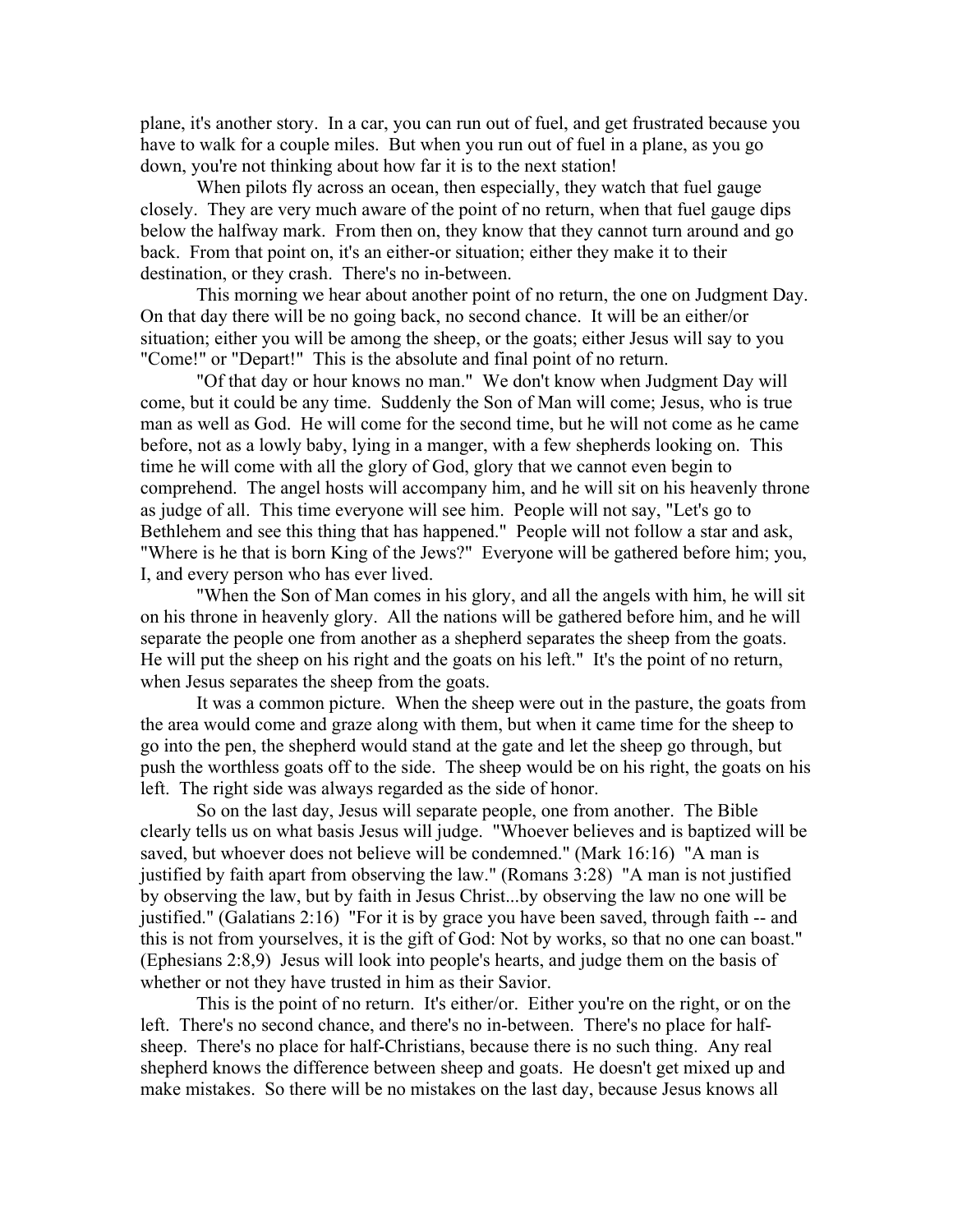people perfectly. Each person will be put on the side where he or she belongs.

"Then the king [Jesus] will say to those on his right, 'Come, you who are blessed by my Father; take your inheritance, the kingdom prepared for you since the creation of the world. For I was hungry and you gave me something to eat, I was thirsty and you gave me something to drink, I was a stranger and you invited me in, I needed clothes and you clothed me, I was sick and you looked after me, I was in prison and you came to visit me.'

"Then the righteous will answer him, 'Lord, when did we see you hungry and feed you, or thirsty and give you something to drink? When did we see you a stranger and invite you in, or needing clothes and clothe you? When did we see you sick or in prison and go to visit you?'

"The king will reply, 'I tell you the truth, whatever you did for one of the least of these brothers of mine, you did for me.'"

Sometimes when people don't read these verses carefully enough, they mistakenly get the impression that salvation is something that must be earned by doing good works. But we know that the Bible clearly tells us that we can't earn salvation by our deeds. Just a minute ago we heard a few of those passages that tell us that we are saved by grace through faith, not by works. These verses say nothing different from that.

"Come, you who are blessed by my Father." We don't earn God's blessings. If we did, they wouldn't be blessings, they'd be payments. "Take your inheritance." You don't earn an inheritance. It's given to you because you're "children of God through faith in Christ Jesus," as God's word says. "The kingdom prepared for you since the creation of the world." How ridiculous to think that people could have earned salvation before they were even born! Rather, it's prepared for you. From eternity, God prepared our salvation in Christ. "He chose us in Christ before the creation of the world to be holy and blameless in his sight," as Ephesians 1:4 tells us. And when the fullness of time was come, God sent forth his son to win our salvation fully and freely, that whoever believes in him should not perish, but have eternal life. And it is only by God's grace that the Holy Spirit has worked faith in our hearts through God's word and caused us to believe. God has done it all. We have done nothing.

Then Jesus points to the deeds that faith has done. "I was hungry and you gave me something to eat, thirsty and you gave me something to drink," and so on, "Whatever you did for one of the least of these brothers of mine, you did for me." Before speaking these words, Jesus has already judged all people and put them on his right or left on the basis of their faith or unbelief, and now he makes that judgment public and evident for everyone to see by pointing to the works that faith does. It would not do for Jesus to say, "See, these people over here on the right have faith," because people can't see into the hearts of others and recognize faith or unbelief, but we can see the good deeds that faith does. That is why, when speaking to all people gathered before him, Jesus justifies his putting some on the right by pointing to their good works. Their works prove that they love Jesus their Savior, that they have faith, and thus are worthy of salvation in Christ.

Notice also the humility of those on the right. They realize they have earned nothing. "When did we see you hungry and feed you, or thirsty and give you something to drink," and so on. It was just such a natural thing for their faith to serve Jesus with deeds of love that they weren't even fully aware of it, and now they are astonished when those works are praised. It was God who had worked in them to will and to do according